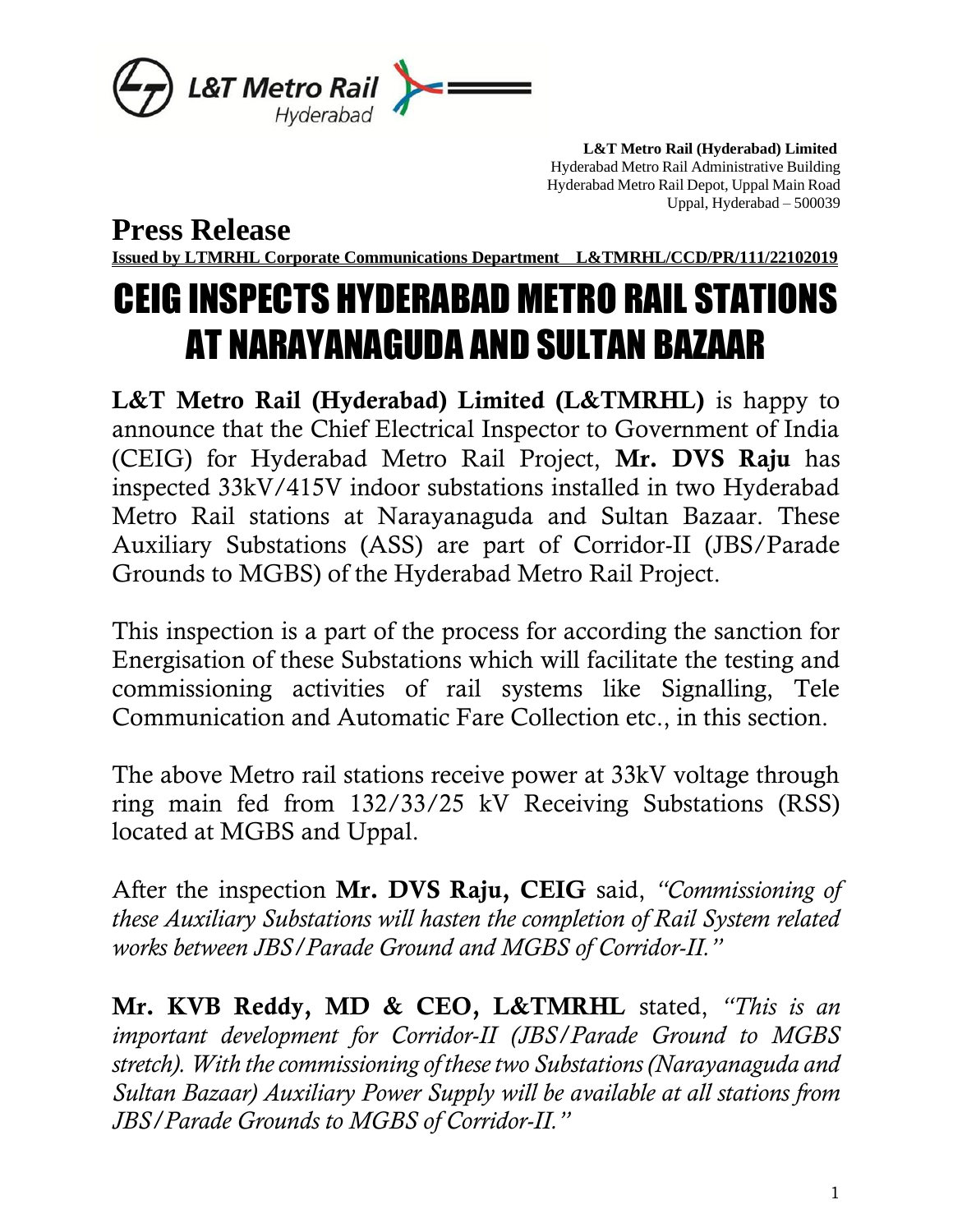

Mr. DVS Raju along with officials inspecting Auxiliary Substation at Narayanaguda



Mr. DVS Raju along with officials from HMRL, L&TMRHL & AECOM during inspection